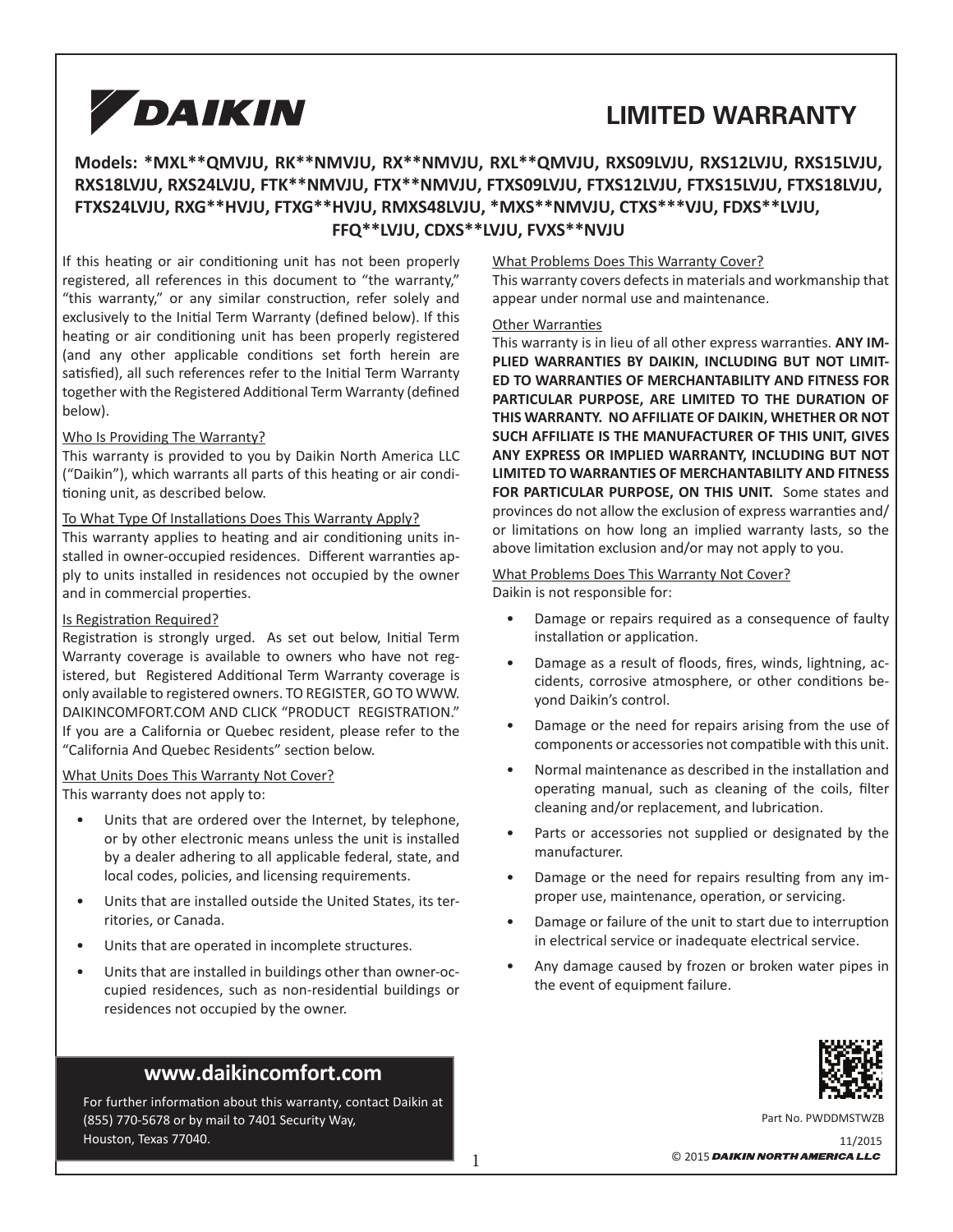# **LIMITED WARRANTY**

## **Models: \*MXL\*\*QMVJU, RK\*\*NMVJU, RX\*\*NMVJU, RXL\*\*QMVJU, RXS09LVJU, RXS12LVJU, RXS15LVJU, RXS18LVJU, RXS24LVJU, FTK\*\*NMVJU, FTX\*\*NMVJU, FTXS09LVJU, FTXS12LVJU, FTXS15LVJU, FTXS18LVJU, FTXS24LVJU, RXG\*\*HVJU, FTXG\*\*HVJU, RMXS48LVJU, \*MXS\*\*NMVJU, CTXS\*\*\*VJU, FDXS\*\*LVJU, FFQ\*\*LVJU, CDXS\*\*LVJU, FVXS\*\*NVJU**

- Changes in the appearance of the unit that do not affect its performance.
- Replacement of fuses and replacement or resetting of circuit breakers.
- Damage or the need for repairs resulting from the use of unapproved refrigerant types or used or recycled refrigerant.

#### When Does Warranty Coverage Begin?

Warranty coverage begins on the "installation date." The installation date is one of three dates depending on the circumstances of purchase:

- (1) For units installed in a newly constructed residence, the installation date is the date the owner purchases the residence from the builder.
- (2) For units installed in existing residences, the installation date is the date that the unit is originally installed.
- (3) If the date the owner purchases the residence from the builder or the date the unit is originally installed cannot be verified, the installation date is three months after the manufacture date noted on the unit.

#### How Long Does Warranty Coverage Last?

Registration is not required to obtain warranty coverage, but registration entitles the owner to the Registered Additional Term Warranty described in the following paragraph. If the unit is not registered, the warranty lasts for a period up to 5 YEARS (the "Initial Term Warranty").

If the unit is properly registered online within 60 days after the installation date, an additional warranty (the "Registered Additional Term Warranty") is provided and lasts for as long as the original registered owner or his or her spouse ("registered owner") own and reside in the home in which the unit was originally installed, for a period up to 12 YEARS after the installation date. To register, go to www.daikincomfort.com and click "PRODUCT Registration." Some states and provinces do not allow limitation of warranty coverage to registered owner, so the above limitation may not apply to you. If you are a California or Quebec resident, please refer to the "California And Quebec Residents" section below.

Neither of these warranties continues after the unit is removed from the location where it was originally installed.

The replacement of a part under this warranty does not extend the warranty period. In other words, Daikin warrants a replacement part only for the period remaining in the applicable warranty that commenced on the installation date.

#### What Will Daikin Do To Correct Problems?

Daikin will furnish a replacement part, without charge for the part only, to replace any part that is found to be defective due to workmanship or materials under normal use and maintenance. Furnishing of the replacement part is Daikin's only responsibility under this warranty and the furnishing of the replacement part is the owner's only remedy.

THE OWNER AGREES THAT THESE REMEDIES ARE THE OWN-ER'S EXCLUSIVE REMEDIES FOR BREACH OF ALL WARRAN-TIES, EXPRESS OR IMPLIED.

#### What Won't Daikin Do To Correct Problems?

Daikin will not pay for:

- Labor, freight, or any other cost associated with the service, repair, or operation of the unit.
- Electricity or fuel costs, or increases in electricity or fuel costs, for any reason, including additional or unusual use of supplemental electric heat.
- Lodging or transportation charges.
- Refrigerant.

**WHETHER ANY CLAIM IS BASED ON NEGLIGENCE OR OTHER TORT, BREACH OF WARRANTY OR OTHER BREACH OF CON-TRACT, OR ANY OTHER THEORY, NEITHER DAIKIN NOR ANY OF ITS AFFILIATES (INCLUDING BUT NOT LIMITED TO ANY AF-FILIATE THAT IS THE MANUFACTURER OF THIS UNIT) SHALL IN ANY EVENT BE LIABLE FOR INCIDENTAL OR CONSEQUENTIAL DAMAGES, INCLUDING BUT NOT LIMITED TO LOST PROFITS, LOSS OF USE OF A UNIT, EXTRA UTILITY EXPENSES, OR DAM-AGES TO PROPERTY.** Some states and provinces do not allow the exclusion or limitation of incidental or consequential damages, so the above exclusion may not apply to you.

#### How Can The Owner Receive Warranty Service?

If there is a problem with the unit, contact a licensed contractor. To receive a replacement part, a licensed contractor must bring the defective part to a Daikin heating and air conditioning products distributor.

For more information about the warranty, contact Daikin Consumer Affairs at 855-770-5678 or write to Daikin Consumer Affairs, 7401 Security Way, Houston, Texas 77040.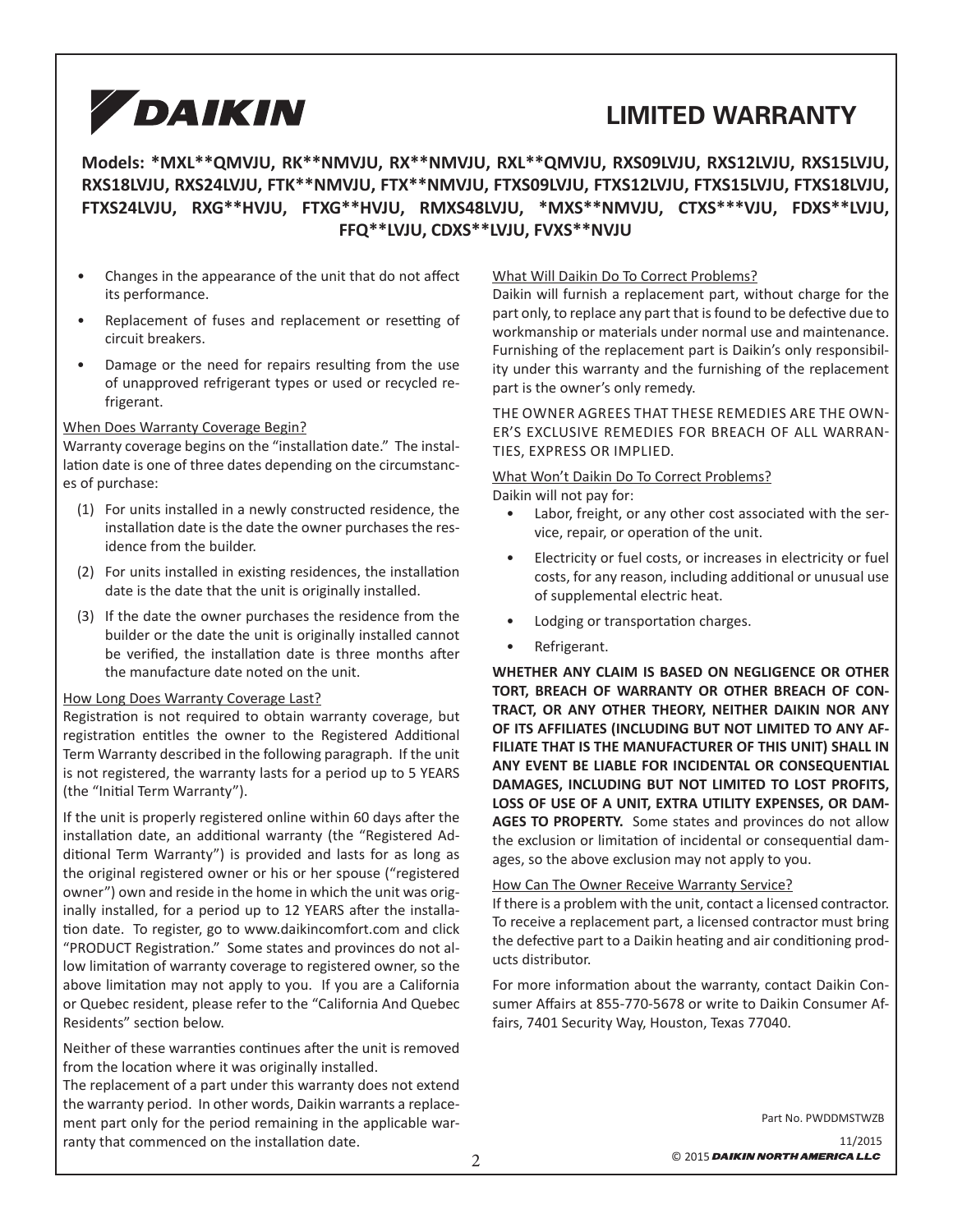# **LIMITED WARRANTY**

## **Models: \*MXL\*\*QMVJU, RK\*\*NMVJU, RX\*\*NMVJU, RXL\*\*QMVJU, RXS09LVJU, RXS12LVJU, RXS15LVJU, RXS18LVJU, RXS24LVJU, FTK\*\*NMVJU, FTX\*\*NMVJU, FTXS09LVJU, FTXS12LVJU, FTXS15LVJU, FTXS18LVJU, FTXS24LVJU, RXG\*\*HVJU, FTXG\*\*HVJU, RMXS48LVJU, \*MXS\*\*NMVJU, CTXS\*\*\*VJU, FDXS\*\*LVJU, FFQ\*\*LVJU, CDXS\*\*LVJU, FVXS\*\*NVJU**

This warranty gives you specific legal rights, and you may also have other rights that vary from state to state or province to province.

California And Quebec Residents

California and Quebec residents do not need to register the product in order to get all of the rights and remedies of registered owners under this warranty, but Registered Additional Term Warranty coverage is only available to the original owner of this unit and his or her spouse. The arbitration provisions of this warranty shall not apply to residents of Quebec.

#### Where Can Any Legal Remedies Be Pursued?

ARBITRATION CLAUSE. IMPORTANT. PLEASE REVIEW THIS AR-BITRATION CLAUSE. IT AFFECTS YOUR LEGAL RIGHTS.

- 1. Parties: This arbitration clause affects your rights against Daikin and any of its affiliates or employees or agents, successors, or assigns, all of whom together are referred to below as "we" or "us" for ease of reference.
- *2. ARBITRATION REQUIREMENT:* **EXCEPT AS STATED BELOW, ANY DISPUTE BETWEEN YOU AND ANY OF US SHALL BE DECIDED BY NEUTRAL, BINDING ARBITRATION RATHER THAN IN COURT OR BY JURY TRIAL.** "Dispute" will be given the broadest possible meaning allowable by law. It includes any dispute, claim, or controversy arising from or relating to your purchase of this heating or air conditioning unit, any warranty upon the unit, or the unit's condition. It also includes determination of the scope or applicability of this Arbitration Clause. The arbitration requirement applies to claims in contract and tort, pursuant to statute, or otherwise.
- *3. CLASS-ARBITRATION WAIVER:* **ARBITRATION IS HANDLED ON AN INDIVIDUAL BASIS. IF A DISPUTE IS ARBITRATED, YOU AND WE EXPRESSLY WAIVE ANY RIGHT TO PARTICIPATE AS A CLASS REPRESENTATIVE OR CLASS MEMBER ON ANY CLASS CLAIM YOU MAY HAVE AGAINST US OR WE AGAINST YOU, OR AS A PRIVATE ATTORNEY GENERAL OR IN ANY OTHER REPRESENTATIVE CAPACITY. YOU AND WE ALSO WAIVE ANY RIGHT TO CLASS ARBITRATION OR ANY CONSOLIDATION OF INDIVIDUAL ARBITRATIONS.**
- *4. Discovery and Other Rights:* Discovery and rights to appeal in arbitration are generally more limited than in a lawsuit. This applies to both you and us. Other rights that you or we would have in court may not be available

in arbitration. Please read this Arbitration Clause and consult the rules of the arbitration organizations listed below for more information.

- *5. SMALL CLAIMS COURT OPTION:* **YOU MAY CHOOSE TO LITIGATE ANY DISPUTE BETWEEN YOU AND ANY OF US IN SMALL CLAIMS COURT, RATHER THAN IN ARBITRATION, IF THE DISPUTE MEETS ALL REQUIREMENTS TO BE HEARD IN SMALL CLAIMS COURT.**
- *6. Governing Law:* For residents of the United States, the procedures and effect of the arbitration will be governed by the Federal Arbitration Act (9 U.S.C. § 1 et seq.) rather than by state law concerning arbitration. For residents of Canada, the procedures and effect of the arbitration will be governed by the applicable arbitration law of the province in which you purchased your unit. The law governing your substantive warranty rights and other claims will be the law of the state or province in which you purchased your unit. Any court having jurisdiction may enter judgment on the arbitration award.
- *7. Rules of the Arbitration:* If the amount in controversy is less than \$250,000, the arbitration will be decided by a single arbitrator. If the amount in controversy is greater than or equal to \$250,000, the arbitration will be decided by a panel of three arbitrators. The arbitrator(s) will be chosen pursuant to the rules of the administering arbitration organization. United States residents may choose the American Arbitration Association (1633 Broadway, 10th Floor, New York, NY 10019, www.adr. org), JAMS (1920 Main Street, Ste. 300, Irvine, CA 92614, www.jamsadr.com), or, subject to our approval, any other arbitration organization. In addition, Canadian residents may choose the ADR Institute of Canada (234 Eglinton Ave. East, Suite 405, Toronto, Ontario, M4P 1K5, www. amic.org). These organizations' rules can be obtained by contacting the organization or visiting its website. If the chosen arbitration organization's rules conflict with this Arbitration Clause, the provisions of this Arbitration Clause control. The award of the arbitrator(s) shall be final and binding on all parties.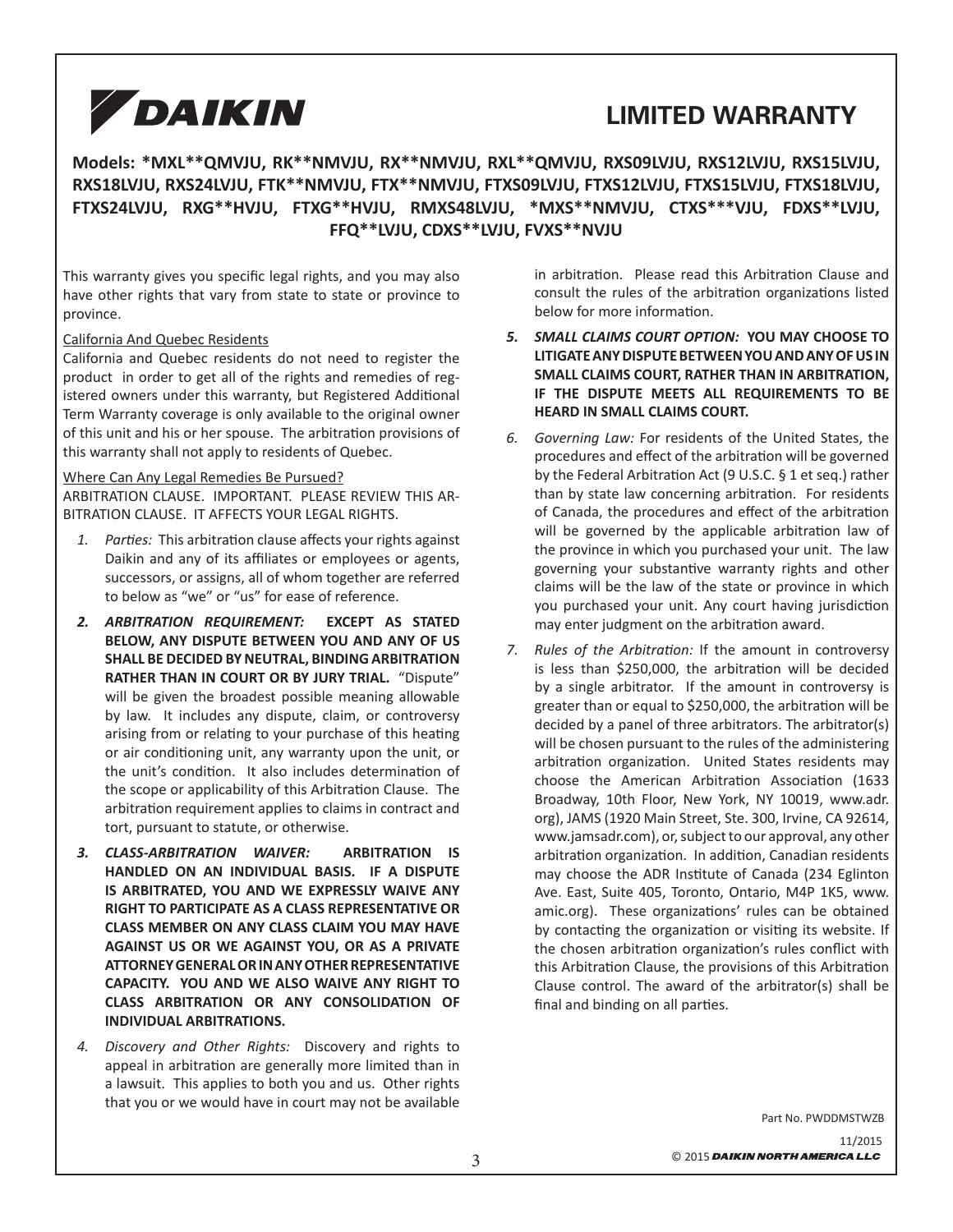

## **LIMITED WARRANTY**

## **Models: \*MXL\*\*QMVJU, RK\*\*NMVJU, RX\*\*NMVJU, RXL\*\*QMVJU, RXS09LVJU, RXS12LVJU, RXS15LVJU, RXS18LVJU, RXS24LVJU, FTK\*\*NMVJU, FTX\*\*NMVJU, FTXS09LVJU, FTXS12LVJU, FTXS15LVJU, FTXS18LVJU, FTXS24LVJU, RXG\*\*HVJU, FTXG\*\*HVJU, RMXS48LVJU, \*MXS\*\*NMVJU, CTXS\*\*\*VJU, FDXS\*\*LVJU, FFQ\*\*LVJU, CDXS\*\*LVJU, FVXS\*\*NVJU**

- 8. Location of the Arbitration Hearing: Unless applicable law provides otherwise, the arbitration hearing for United States residents will be conducted in the federal judicial district in which you reside or, for Canadian residents, in the province in which you reside.
- 9. Costs of the Arbitration: Each party is responsible for its own attorney, expert, and other fees unless applicable law requires otherwise. Daikin will pay your share of the fees charged by the arbitration organization and arbitra $tor(s)$  beyond the first \$200. Where permissible by law, you may be required to reimburse Daikin for the fees of the arbitration organization and arbitrator(s) in whole or in part by decision of the arbitrator(s) at the discretion of the arbitrator(s).
- 10. Survival and Enforceability of this Arbitration Clause: This Arbitration Clause shall survive the expiration or termination, or any transfer, of the warranty on your unit. If any part of this Arbitration Clause, except waivers of class-action rights, is found to be unenforceable for any reason, the remainder of this clause and the warranty shall remain enforceable. If, in a case in which class-action allegations have been made, the waiver of class-action rights under this warranty is found to be unenforceable with respect to any part of the dispute, the parts of the dispute as to which the waiver of class-action rights have been found unenforceable will be severed and will proceed in court without reference or application of this Arbitration Clause. Any remaining parts will proceed in arbitration.

| <b>OWNER NAME</b>                       |                     |
|-----------------------------------------|---------------------|
| ADDRESS OF INSTALLATION                 |                     |
| CITY / STATE-PROVINCE / ZIP-POSTAL CODE |                     |
| <b>INSTALLER NAME</b>                   |                     |
| CITY / STATE-PROVINCE / ZIP-POSTAL CODE |                     |
| PHONE # / FAX #                         |                     |
| <b>DISTRIBUTOR NAME</b>                 |                     |
| CITY / STATE-PROVINCE / ZIP-POSTAL CODE |                     |
| PHONE # / FAX #                         |                     |
| OUTDOOR UNIT MODEL # & SERIAL #         |                     |
| OUTDOOR UNIT INSTALLATION DATE          |                     |
| INDOOR UNIT MODEL # & SERIAL #          |                     |
| INDOOR UNIT INSTALLATION DATE           |                     |
|                                         | Part No. PWDDMSTWZB |
|                                         | 11/2015             |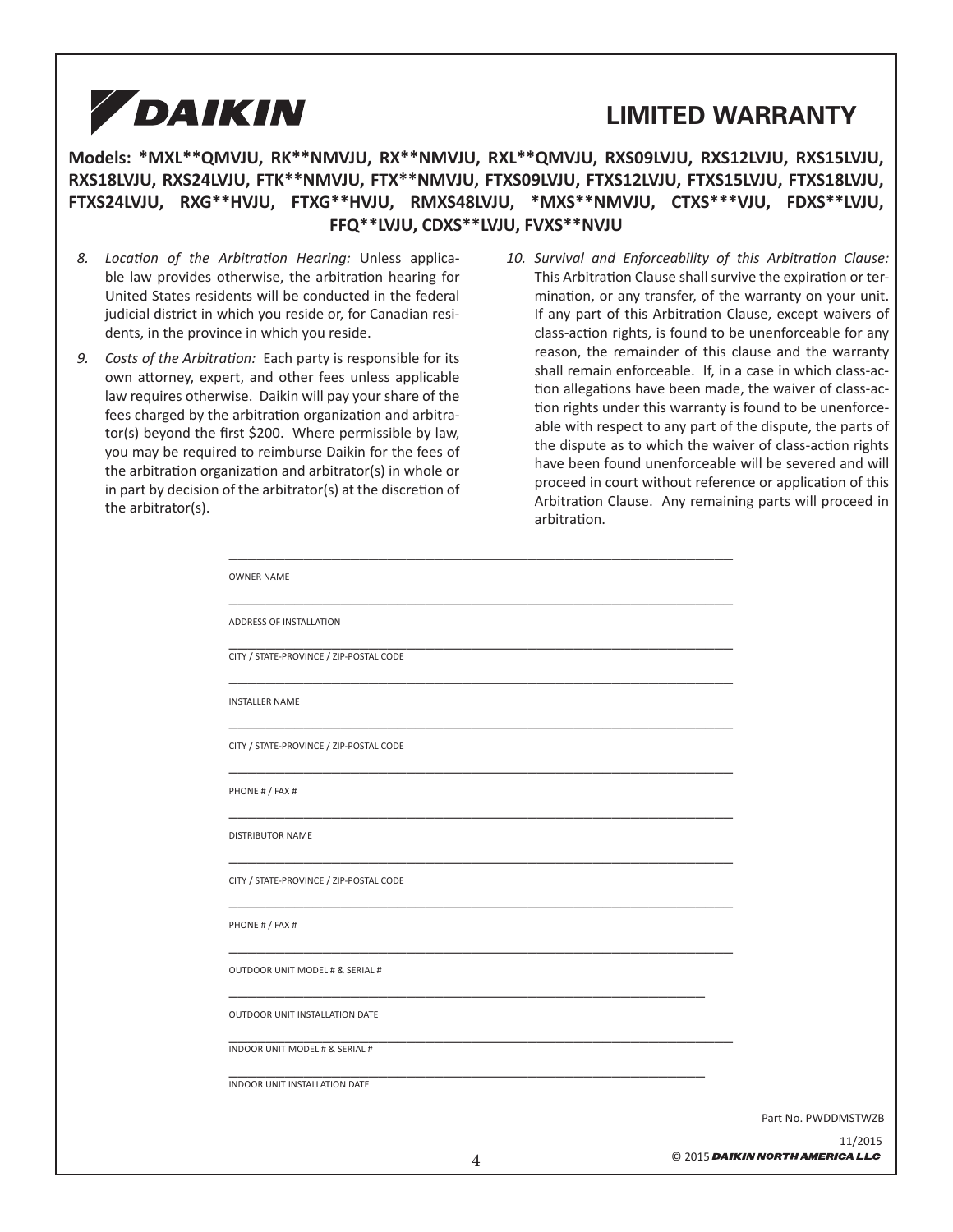## DAIKIN **MULTI-FAMILY RESIDENCE WARRANTY NON-OWNER OCCUPIED RESIDENCE WARRANTY**

## **Models: \*MXL\*\*QMVJU, RK\*\*NMVJU, RX\*\*NMVJU, RXL\*\*QMVJU, RXS09LVJU, RXS12LVJU, RXS15LVJU, RXS18LVJU, RXS24LVJU, FTK\*\*NMVJU, FTX\*\*NMVJU, FTXS09LVJU, FTXS12LVJU, FTXS15LVJU, FTXS18LVJU, FTXS24LVJU, RXG\*\*HVJU, FTXG\*\*HVJU, RMXS48LVJU, \*MXS\*\*NMVJU, CTXS\*\*\*VJU, FDXS\*\*LVJU, FFQ\*\*LVJU, CDXS\*\*LVJU, FVXS\*\*NVJU**

If this heating or air conditioning unit has not been properly registered, all references in this document to "the warranty," "this warranty," or any similar construction, refer solely and exclusively to the Initial Term Warranty (defined below). If this heating or air conditioning unit has been properly registered (and any other applicable conditions set forth herein are satisfied), all such references refer to the Initial Term Warranty together with the Registered Additional Term Warranty (defined below).

#### Who Is Providing The Warranty?

This warranty is provided to you by Daikin North America LLC ("Daikin"), which warrants all parts of this heating or air conditioning unit, as described below.

#### To What Type Of Installations Does This Warranty Apply?

This warranty applies to heating and air conditioning units installed in residences not occupied by the owner. Different warranties apply to units installed in owner-occupied residences and in commercial properties.

#### Is Registration Required?

Registration is strongly urged. As set out below, Initial Term Warranty coverage is available to owners who have not registered, but Registered Additional Term Warranty coverage is only available to registered owners. TO REGISTER, GO TO WWW. DAIKINCOMFORT.COM AND CLICK "PRODUCT REGISTRATION."

#### What Units Does This Warranty Not Cover?

This warranty does not apply to:

- Units that are ordered over the Internet, by telephone, or by other electronic means unless the unit is installed by a dealer adhering to all applicable federal, state, and local codes, policies, and licensing requirements.
- Units that are installed outside the United States, its territories, or Canada.
- Units that are operated in incomplete structures.
- Units that are installed in buildings other than multi-family residences not occupied by the owner, such as non-residential buildings or owner-occupied residences.

#### What Problems Does This Warranty Cover?

This warranty covers defects in materials and workmanship that appear under normal use and maintenance.

#### **Other Warranties**

**THIS WARRANTY IS PROVIDED IN LIEU OF ANY OTHER WAR-RANTIES, WHETHER BY DAIKIN OR ANY OF ITS AFFILIATES (IN-CLUDING BUT NOT LIMITED TO ANY AFFILIATE THAT IS THE MANUFACTURER OF THIS UNIT), EXPRESS OR IMPLIED, IN-**

#### **CLUDING ANY IMPLIED WARRANTY OF MERCHANTABILITY OR FITNESS FOR A PARTICULAR PURPOSE.**

#### What Problems Does This Warranty Not Cover? Daikin is not responsible for:

- Damage or repairs required as a consequence of faulty installation or application.
- Damage as a result of floods, fires, winds, lightning, accidents, corrosive atmosphere, or other conditions beyond Daikin's control.
- Damage or the need for repairs arising from the use of components or accessories not compatible with this unit.
- Normal maintenance as described in the installation and operating manual, such as cleaning of the coils, filter cleaning and/or replacement, and lubrication.
- Parts or accessories not supplied or designated by the manufacturer.
- Damage or the need for repairs resulting from any improper use, maintenance, operation, or servicing.
- Damage or failure of the unit to start due to interruption in electrical service or inadequate electrical service.
- Any damage caused by frozen or broken water pipes in the event of equipment failure.
- Changes in the appearance of the unit that do not affect its performance.
- Replacement of fuses and replacement or resetting of circuit breakers.
- Damage or the need for repairs resulting from the use of unapproved refrigerant types or used or recycled refrigerant.

#### When Does Warranty Coverage Begin?

Warranty coverage begins on the "installation date." The installation date is one of two dates:

- (1) The installation date is the date that the unit is originally installed.
- (2) If the date the unit is originally installed cannot be verified, the installation date is three months after the manufacture date.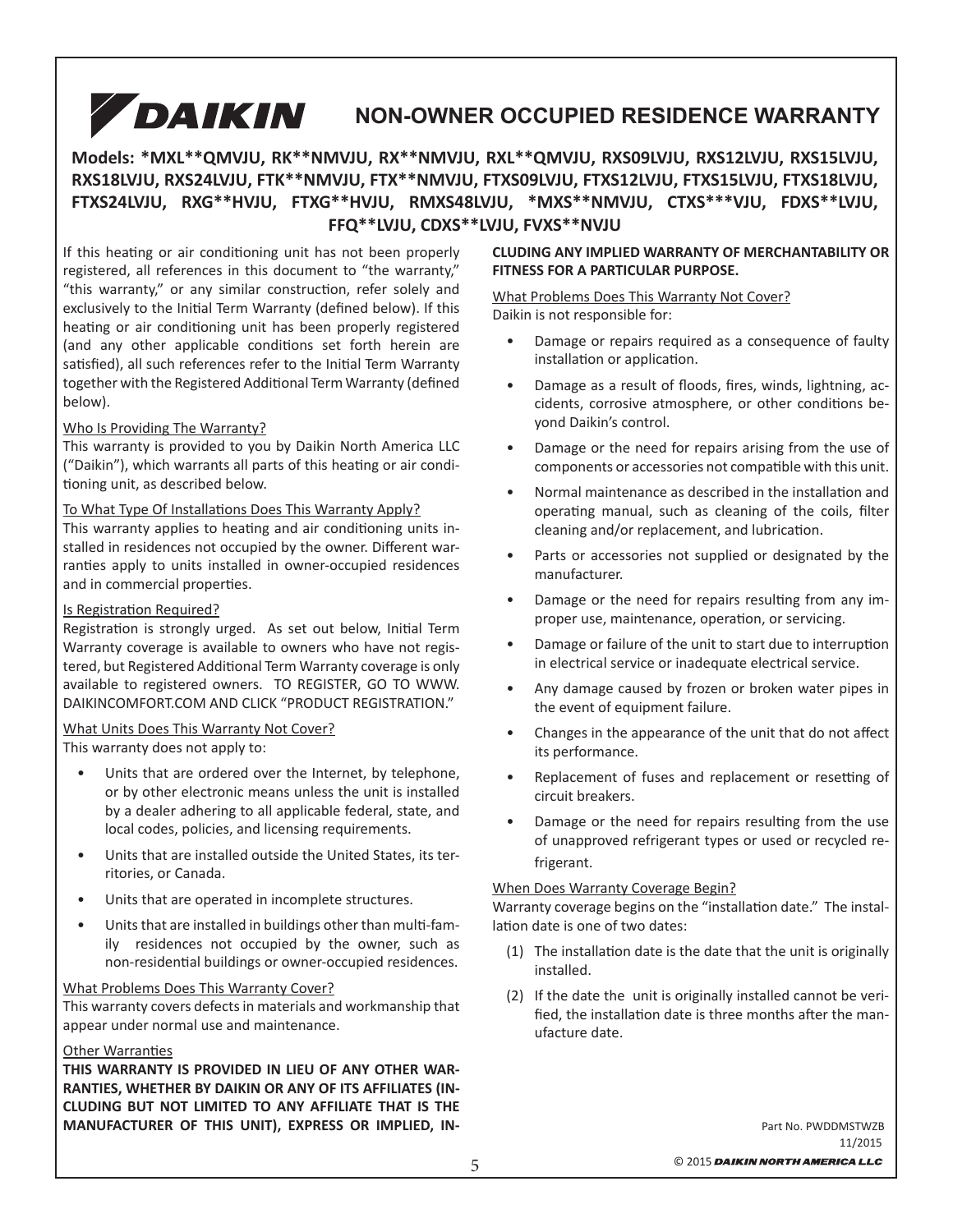## DAIKIN **NON-OWNER OCCUPIED RESIDENCE WARRANTY**

## **Models: \*MXL\*\*QMVJU, RK\*\*NMVJU, RX\*\*NMVJU, RXL\*\*QMVJU, RXS09LVJU, RXS12LVJU, RXS15LVJU, RXS18LVJU, RXS24LVJU, FTK\*\*NMVJU, FTX\*\*NMVJU, FTXS09LVJU, FTXS12LVJU, FTXS15LVJU, FTXS18LVJU, FTXS24LVJU, RXG\*\*HVJU, FTXG\*\*HVJU, RMXS48LVJU, \*MXS\*\*NMVJU, CTXS\*\*\*VJU, FDXS\*\*LVJU, FFQ\*\*LVJU, CDXS\*\*LVJU, FVXS\*\*NVJU**

#### How Long Does Warranty Coverage Last?

Registration is not required to obtain warranty coverage, but registration entitles the owner to the Registered Additional Term Warranty described in the following paragraph. If the unit is not registered, the warranty lasts for a period up to 5 YEARS (the "Initial Term Warranty").

If the unit is properly registered online within 60 days after the installation date, an additional warranty (the "Registered Additional Term Warranty") is provided and lasts for as long as the original registered owner ("registered owner") owns the residence in which the unit was originally installed, for a period up to 12 YEARS after the installation date.. To register, go to www. daikincomfort.com and click "PRODUCT Registration."

Neither of these warranties continues after the unit is removed from the location where it was originally installed.

The replacement of a part under this warranty does not extend the warranty period. In other words, Daikin warrants a replacement part only for the period remaining in the applicable warranty that commenced on the installation date.

#### What Will Daikin Do To Correct Problems?

Daikin will furnish a replacement part, without charge for the part only, to replace any part that is found to be defective due to workmanship or materials under normal use and maintenance. Furnishing of the replacement part is Daikin's only responsibility under this warranty.

THE OWNER AGREES THAT THESE REMEDIES ARE THE OWNER'S EXCLUSIVE REMEDIES FOR BREACH OF ALL WARRANTIES.

#### What Won't Daikin Do To Correct Problems?

Daikin will not pay for:

- Labor, freight, or any other cost associated with the service, repair, or operation of the unit.
- Electricity or fuel costs, or increases in electricity or fuel costs, for any reason, including additional or unusual use of supplemental electric heat.
- Lodging or transportation charges.
- Refrigerant.

**WHETHER ANY CLAIM IS BASED ON NEGLIGENCE OR OTHER TORT, BREACH OF WARRANTY OR OTHER BREACH OF CON-TRACT, OR ANY OTHER THEORY, NEITHER DAIKIN NOR ANY OF ITS AFFILIATES (INCLUDING BUT NOT LIMITED TO ANY AF-FILIATE THAT IS THE MANUFACTURER OF THIS UNIT) SHALL IN ANY EVENT BE LIABLE FOR INCIDENTAL OR CONSEQUENTIAL DAMAGES, INCLUDING BUT NOT LIMITED TO LOST PROFITS, LOSS OF USE OF A UNIT, EXTRA UTILITY EXPENSES, OR DAM-AGES TO PROPERTY.**

#### How Can The Owner Receive Warranty Service?

If there is a problem with the unit, contact a licensed contractor.

To receive a replacement part, a licensed contractor must bring the defective part to a Daikin heating and air conditioning products distributor.

For more information about the warranty, contact Daikin Consumer Affairs at 855-770-5678 or write to Daikin Consumer Affairs, 7401 Security Way, Houston, Texas 77040.

#### Where Can Any Legal Remedies Be Pursued?

ARBITRATION CLAUSE. IMPORTANT. PLEASE REVIEW THIS AR-BITRATION CLAUSE. IT AFFECTS YOUR LEGAL RIGHTS.

- 1. Parties: This arbitration clause affects your rights against Daikin and any of its affiliates or employees or agents, successors, or assigns, all of whom together are referred to below as "we" or "us" for ease of reference.
- *2. ARBITRATION REQUIREMENT:* **EXCEPT AS STATED BE-LOW, ANY DISPUTE BETWEEN YOU AND ANY OF US SHALL BE DECIDED BY NEUTRAL, BINDING ARBITRA-TION RATHER THAN IN COURT OR BY JURY TRIAL.** "Dispute" will be given the broadest possible meaning allowable by law. It includes any dispute, claim, or controversy arising from or relating to your purchase of this heating or air conditioning unit, any warranty upon the unit, or the unit's condition. It also includes determination of the scope or applicability of this Arbitration Clause. The arbitration requirement applies to claims in contract and tort, pursuant to statute, or otherwise.
- *3. CLASS-ARBITRATION WAIVER:* **ARBITRATION IS HAN-DLED ON AN INDIVIDUAL BASIS. IF A DISPUTE IS AR-BITRATED, YOU AND WE EXPRESSLY WAIVE ANY RIGHT TO PARTICIPATE AS A CLASS REPRESENTATIVE OR CLASS MEMBER ON ANY CLASS CLAIM YOU MAY HAVE AGAINST US OR WE AGAINST YOU, OR AS A PRIVATE AT-TORNEY GENERAL OR IN ANY OTHER REPRESENTATIVE CAPACITY. YOU AND WE ALSO WAIVE ANY RIGHT TO CLASS ARBITRATION OR ANY CONSOLIDATION OF INDI-VIDUAL ARBITRATIONS.**
- *4. Discovery and Other Rights:* Discovery and rights to appeal in arbitration are generally more limited than in a lawsuit. This applies to both you and us. Other rights that you or we would have in court may not be available in arbitration. Please read this Arbitration Clause and consult the rules of the arbitration organizations listed below for more information.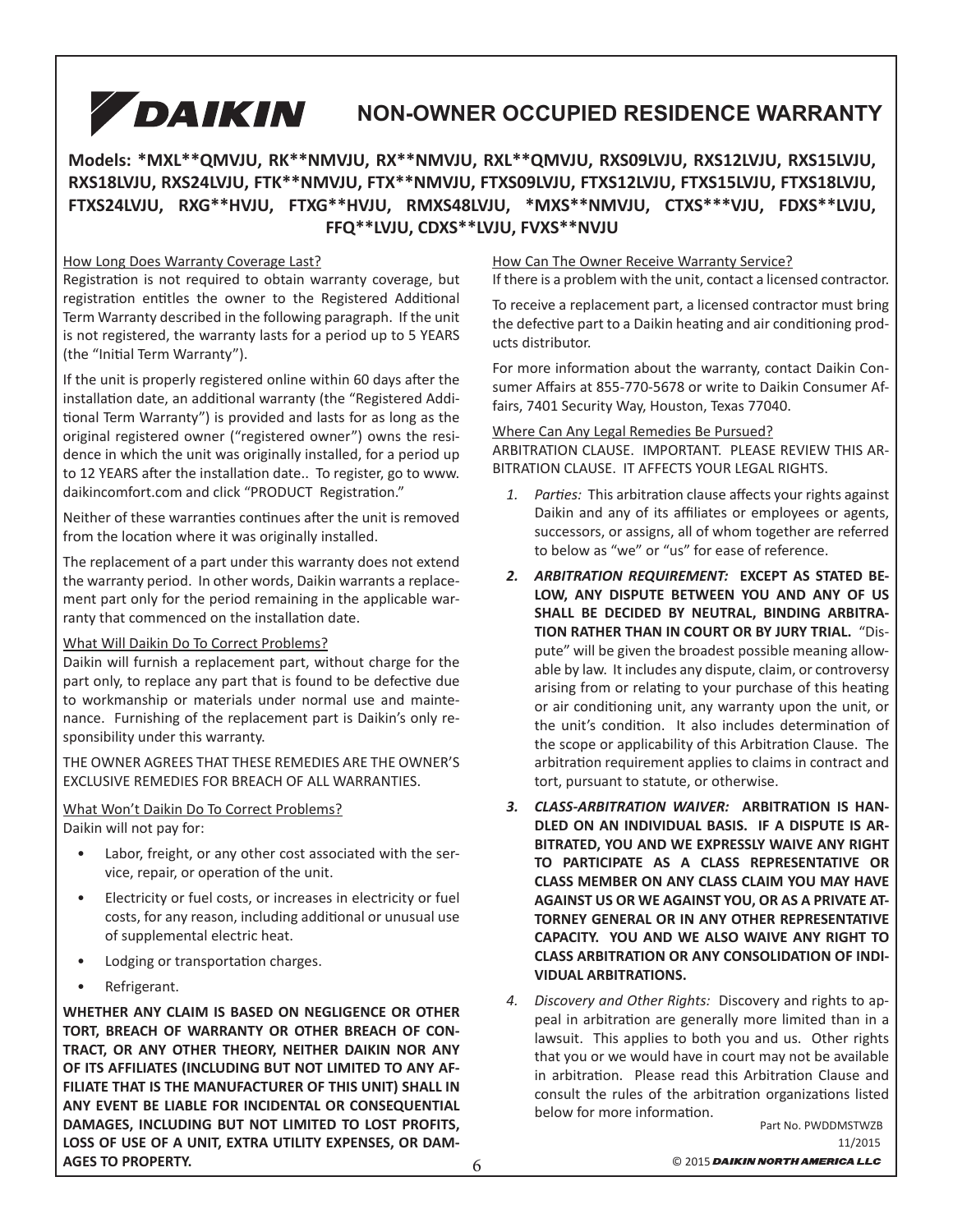## DAIKIN **MULTI-FAMILY RESIDENCE WARRANTY NON-OWNER OCCUPIED RESIDENCE WARRANTY**

**Models: \*MXL\*\*QMVJU, RK\*\*NMVJU, RX\*\*NMVJU, RXL\*\*QMVJU, RXS09LVJU, RXS12LVJU, RXS15LVJU, RXS18LVJU, RXS24LVJU, FTK\*\*NMVJU, FTX\*\*NMVJU, FTXS09LVJU, FTXS12LVJU, FTXS15LVJU, FTXS18LVJU, FTXS24LVJU, RXG\*\*HVJU, FTXG\*\*HVJU, RMXS48LVJU, \*MXS\*\*NMVJU, CTXS\*\*\*VJU, FDXS\*\*LVJU, FFQ\*\*LVJU, CDXS\*\*LVJU, FVXS\*\*NVJU**

- *5. SMALL CLAIMS COURT OPTION:* **YOU MAY CHOOSE TO LITIGATE ANY DISPUTE BETWEEN YOU AND ANY OF US IN SMALL CLAIMS COURT, RATHER THAN IN ARBITRA-TION, IF THE DISPUTE MEETS ALL REQUIREMENTS TO BE HEARD IN SMALL CLAIMS COURT.**
- *6. Governing Law:* For residents of the United States, the procedures and effect of the arbitration will be governed by the Federal Arbitration Act (9 U.S.C. § 1 et seq.) rather than by state law concerning arbitration. For residents of Canada, the procedures and effect of the arbitration will be governed by the applicable arbitration law of the province in which you purchased your unit. The law governing your substantive warranty rights and other claims will be the law of the state or province in which you purchased your unit. Any court having jurisdiction may enter judgment on the arbitration award.
- *7.* Rules of the Arbitration: If the amount in controversy is less than \$250,000, the arbitration will be decided by a single arbitrator. If the amount in controversy is greater than or equal to \$250,000, the arbitration will be decided by a panel of three arbitrators. The arbitrator(s) will be chosen pursuant to the rules of the administering arbitration organization. United States residents may choose the American Arbitration Association (1633 Broadway, 10th Floor, New York, NY 10019, www.adr.org), JAMS (1920 Main Street, Ste. 300, Irvine, CA 92614, www. jamsadr.com), or, subject to our approval, any other arbitration organization. In addition, Canadian residents may choose the ADR Institute of Canada (234 Eglinton Ave. East, Suite 405, Toronto, Ontario, M4P 1K5, www. amic.org). These organizations' rules can be obtained by contacting the organization or visiting its website. If the chosen arbitration organization's rules conflict with this Arbitration Clause, the provisions of this Arbitration Clause control. The award of the arbitrator(s) shall be final and binding on all parties.
- 8. Location of the Arbitration Hearing: Unless applicable law provides otherwise, the arbitration hearing for United States residents will be conducted in the federal judicial district in which you reside or, for Canadian residents, in the province in which you reside.
- 9. Costs of the Arbitration: Each party is responsible for its own attorney, expert, and other fees unless applicable law requires otherwise. Daikin will pay your share of the fees charged by the arbitration organization and arbitra $tor(s)$  beyond the first \$200. Where permissible by law, you may be required to reimburse Daikin for the fees of

the arbitration organization and arbitrator(s) in whole or in part by decision of the arbitrator(s) at the discretion of the arbitrator(s).

10. Survival and Enforceability of this Arbitration Clause: This Arbitration Clause shall survive the expiration or termination, or any transfer, of the warranty on your unit. If any part of this Arbitration Clause, except waivers of class-action rights, is found to be unenforceable for any reason, the remainder of this clause and the warranty shall remain enforceable. If, in a case in which class-action allegations have been made, the waiver of class-action rights under this warranty is found to be unenforceable with respect to any part of the dispute, the parts of the dispute as to which the waiver of class-action rights have been found unenforceable will be severed and will proceed in court without reference or application of this Arbitration Clause. Any remaining parts will proceed in arbitration.

\_\_\_\_\_\_\_\_\_\_\_\_\_\_\_\_\_\_\_\_\_\_\_\_\_\_\_\_\_\_\_\_\_\_\_\_\_\_\_\_\_

\_\_\_\_\_\_\_\_\_\_\_\_\_\_\_\_\_\_\_\_\_\_\_\_\_\_\_\_\_\_\_\_\_\_\_\_\_\_\_\_\_

\_\_\_\_\_\_\_\_\_\_\_\_\_\_\_\_\_\_\_\_\_\_\_\_\_\_\_\_\_\_\_\_\_\_\_\_\_\_\_\_\_

\_\_\_\_\_\_\_\_\_\_\_\_\_\_\_\_\_\_\_\_\_\_\_\_\_\_\_\_\_\_\_\_\_\_\_\_\_\_\_\_\_

\_\_\_\_\_\_\_\_\_\_\_\_\_\_\_\_\_\_\_\_\_\_\_\_\_\_\_\_\_\_\_\_\_\_\_\_\_\_\_\_\_

\_\_\_\_\_\_\_\_\_\_\_\_\_\_\_\_\_\_\_\_\_\_\_\_\_\_\_\_\_\_\_\_\_\_\_\_\_\_\_\_\_

OWNER NAME

ADDRESS OF INSTALLATION

\_\_\_\_\_\_\_\_\_\_\_\_\_\_\_\_\_\_\_\_\_\_\_\_\_\_\_\_\_\_\_\_\_\_\_\_\_\_\_\_\_ CITY / STATE-PROVINCE / ZIP-POSTAL CODE

#### \_\_\_\_\_\_\_\_\_\_\_\_\_\_\_\_\_\_\_\_\_\_\_\_\_\_\_\_\_\_\_\_\_\_\_\_\_\_\_\_\_\_ INSTALLER NAME

CITY / STATE-PROVINCE / ZIP-POSTAL CODE

\_\_\_\_\_\_\_\_\_\_\_\_\_\_\_\_\_\_\_\_\_\_\_\_\_\_\_\_\_\_\_\_\_\_\_\_\_\_\_\_\_ PHONE # / FAX #

\_\_\_\_\_\_\_\_\_\_\_\_\_\_\_\_\_\_\_\_\_\_\_\_\_\_\_\_\_\_\_\_\_\_\_\_\_\_\_\_\_ DISTRIBUTOR NAME

\_\_\_\_\_\_\_\_\_\_\_\_\_\_\_\_\_\_\_\_\_\_\_\_\_\_\_\_\_\_\_\_\_\_\_\_\_\_\_\_\_ CITY / STATE-PROVINCE / ZIP-POSTAL CODE

PHONE # / FAX #

MODEL # & SERIAL #

INSTALLATION DATE

11/2015 Part No. PWDDMSTWZB

© 2015 DAIKIN NORTH AMERICA LLC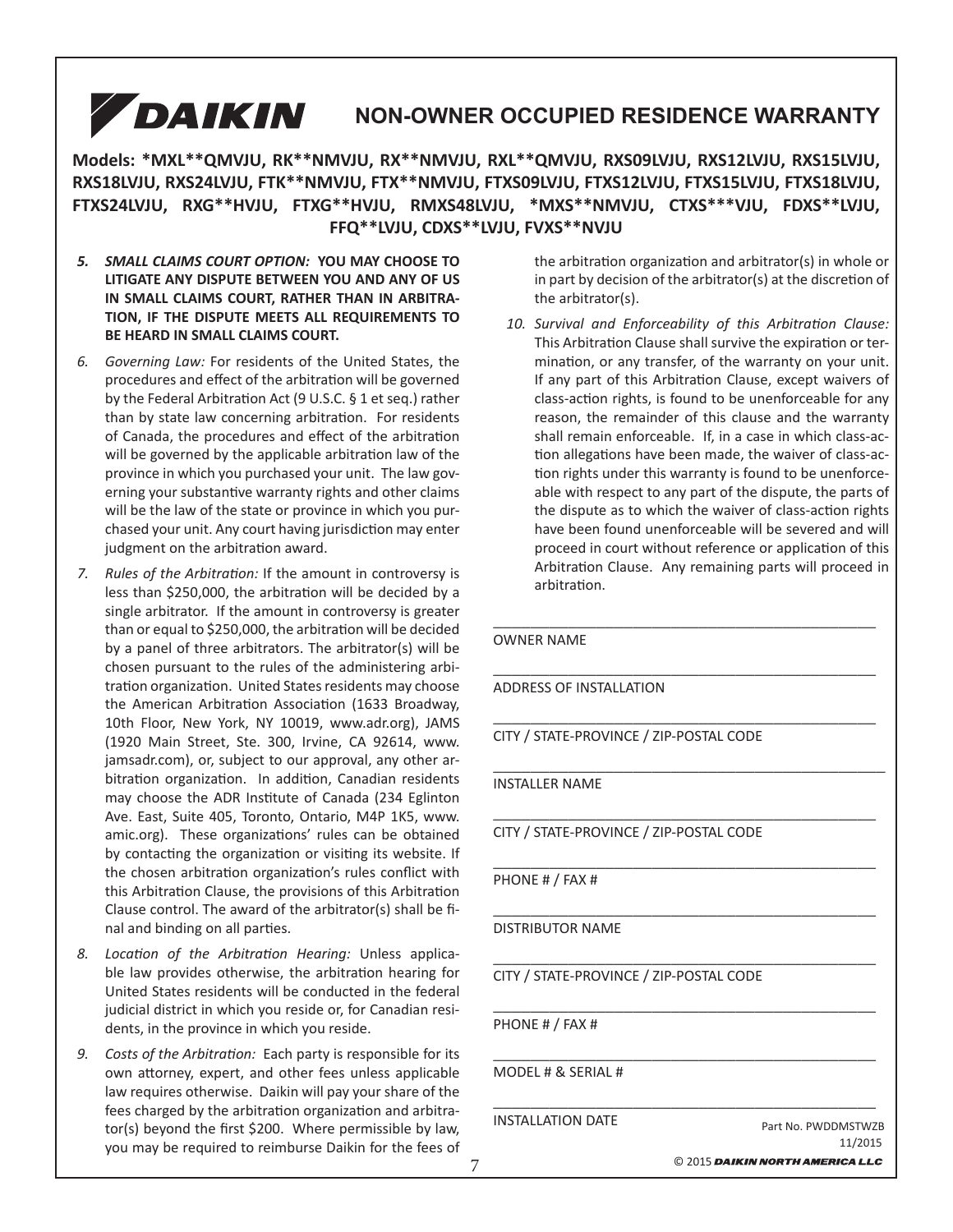# **COMMERCIAL WARRANTY**

### **Models: \*MXL\*\*QMVJU, RK\*\*NMVJU, RX\*\*NMVJU, RXL\*\*QMVJU, RXS09LVJU, RXS12LVJU, RXS15LVJU, RXS18LVJU, RXS24LVJU, FTK\*\*NMVJU, FTX\*\*NMVJU, FTXS09LVJU, FTXS12LVJU, FTXS15LVJU, FTXS18LVJU, FTXS24LVJU, RXG\*\*HVJU, FTXG\*\*HVJU, RMXS48LVJU, \*MXS\*\*NMVJU, CTXS\*\*\*VJU, FDXS\*\*LVJU, FFQ\*\*LVJU, CDXS\*\*LVJU, FVXS\*\*NVJU**

#### Who Is Providing The Warranty?

This warranty is provided to you by Daikin North America LLC ("Daikin"), which warrants all parts of this heating or air conditioning unit, as described below.

To What Type Of Installations Does This Warranty Apply?

This warranty applies to heating and air conditioning units installed in buildings other than residences. Different warranties apply to units installed in owner-occupied residences and in residences not occupied by the owner.

What Units Does This Warranty Not Cover? This warranty does not apply to:

- Units that are ordered over the Internet, by telephone, or by other electronic means unless the unit is installed by a dealer adhering to all applicable federal, state, and local codes, policies, and licensing requirements.
- Units that are installed outside the United States, its territories, or Canada.
- Units that are operated in incomplete structures.
- Units that are installed in residential buildings.

#### What Problems Does This Warranty Cover?

This warranty covers defects in materials and workmanship that appear under normal use and maintenance.

#### **Other Warranties**

**THIS WARRANTY IS PROVIDED IN LIEU OF ANY OTHER WAR-RANTIES, WHETHER BY DAIKIN OR ANY OF ITS AFFILIATES (IN-CLUDING BUT NOT LIMITED TO ANY AFFILIATE THAT IS THE MANUFACTURER OF THIS UNIT), EXPRESS OR IMPLIED, IN-CLUDING ANY IMPLIED WARRANTY OF MERCHANTABILITY OR FITNESS FOR A PARTICULAR PURPOSE.** 

#### What Problems Does This Warranty Not Cover? Daikin is not responsible for:

- Damage or repairs required as a consequence of faulty installation or application.
- Damage as a result of floods, fires, winds, lightning, accidents, corrosive atmosphere, or other conditions beyond Daikin's control.
- Damage or the need for repairs arising from the use of components or accessories not compatible with this unit.
- Normal maintenance as described in the installation and operating manual, such as cleaning of the coils, filter cleaning and/or replacement, and lubrication.
- Parts or accessories not supplied or designated by the manufacturer.
- Damage or the need for repairs resulting from any improper use, maintenance, operation, or servicing.
- Damage or failure of the unit to start due to interruption in electrical service or inadequate electrical service.
- Any damage caused by frozen or broken water pipes in the event of equipment failure.
- Changes in the appearance of the unit that do not affect its performance.
- Replacement of fuses and replacement or resetting of circuit breakers.
- Damage or the need for repairs resulting from the use of unapproved refrigerant types or used or recycled refrigerant.

#### When Does Warranty Coverage Begin?

Warranty coverage begins on the "installation date." The installation date is one of two dates:

- (1) The installation date is the date that the unit is originally installed.
- (2) If the date the unit is originally installed cannot be verified, the installation date is three months after the manufacture date.

#### How Long Does Warranty Coverage Last?

The warranty lasts for a period up to 5 YEARS.

This warranty does not continue after the unit is removed from the location where it was originally installed.

The replacement of a part under this warranty does not extend the warranty period. In other words, Daikin warrants a replacement part only for the period remaining in the applicable warranty that commenced on the installation date.

#### What Will Daikin Do To Correct Problems?

Daikin will furnish a replacement part, without charge for the part only, to replace any part that is found to be defective due to workmanship or materials under normal use and maintenance. Furnishing of the replacement part is Daikin's only responsibility under this warranty.

THE OWNER AGREES THAT THESE REMEDIES ARE THE OWN-ER'S EXCLUSIVE REMEDIES FOR BREACH OF ALL WARRAN-TIES.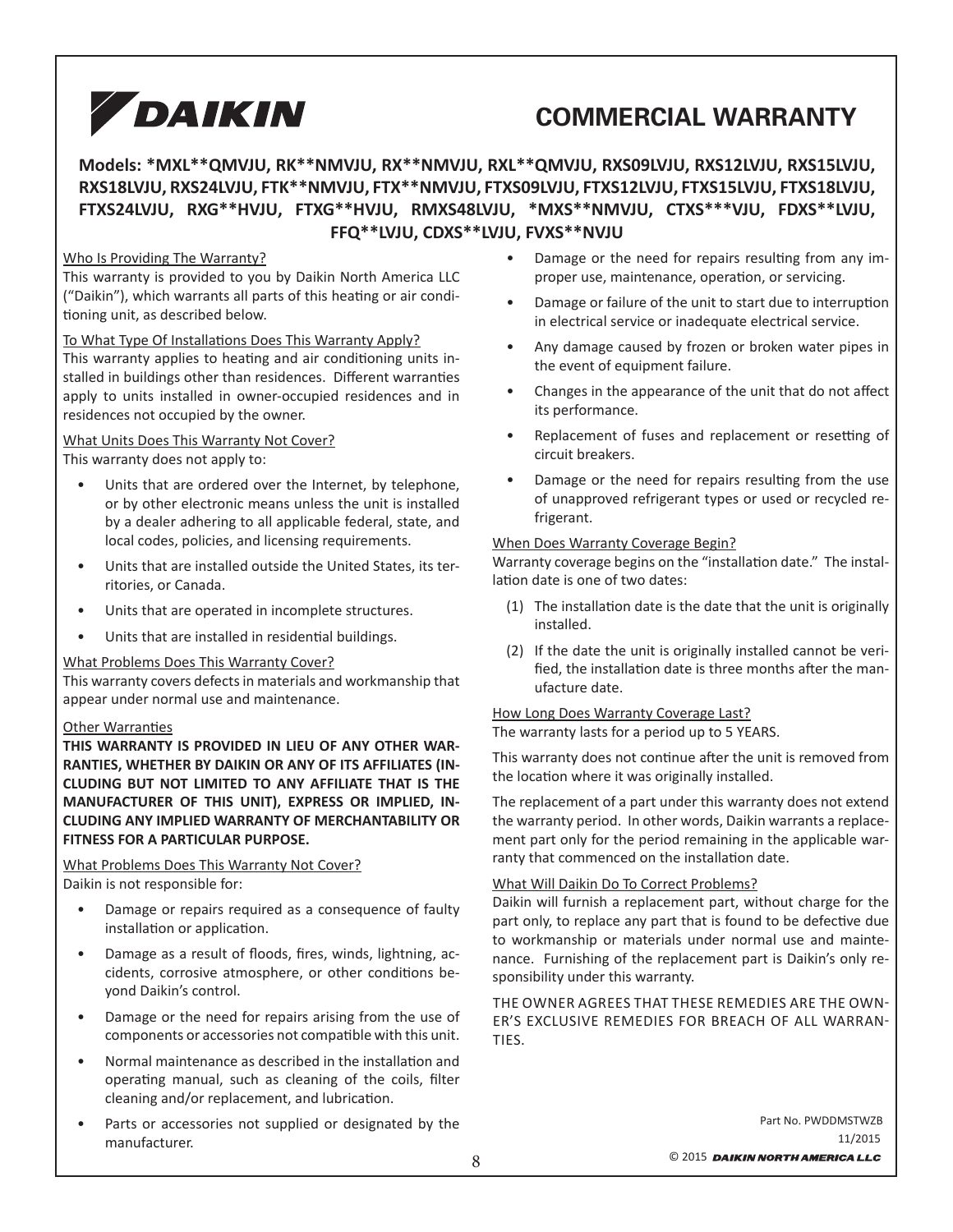# **COMMERCIAL WARRANTY**

**Models: \*MXL\*\*QMVJU, RK\*\*NMVJU, RX\*\*NMVJU, RXL\*\*QMVJU, RXS09LVJU, RXS12LVJU, RXS15LVJU, RXS18LVJU, RXS24LVJU, FTK\*\*NMVJU, FTX\*\*NMVJU, FTXS09LVJU, FTXS12LVJU, FTXS15LVJU, FTXS18LVJU, FTXS24LVJU, RXG\*\*HVJU, FTXG\*\*HVJU, RMXS48LVJU, \*MXS\*\*NMVJU, CTXS\*\*\*VJU, FDXS\*\*LVJU, FFQ\*\*LVJU, CDXS\*\*LVJU, FVXS\*\*NVJU**

What Won't Daikin Do To Correct Problems? Daikin will not pay for:

- Labor, freight, or any other cost associated with the service, repair, or operation of the unit.
- Electricity or fuel costs, or increases in electricity or fuel costs, for any reason, including additional or unusual use of supplemental electric heat.
- Lodging or transportation charges.
- Refrigerant.

**WHETHER ANY CLAIM IS BASED ON NEGLIGENCE OR OTHER TORT, BREACH OF WARRANTY OR OTHER BREACH OF CON-TRACT, OR ANY OTHER THEORY, NEITHER DAIKIN NOR ANY OF ITS AFFILIATES (INCLUDING BUT NOT LIMITED TO ANY AF-FILIATE THAT IS THE MANUFACTURER OF THIS UNIT) SHALL IN ANY EVENT BE LIABLE FOR INCIDENTAL OR CONSEQUENTIAL DAMAGES, INCLUDING BUT NOT LIMITED TO LOST PROFITS, LOSS OF USE OF A UNIT, EXTRA UTILITY EXPENSES, OR DAM-AGES TO PROPERTY.**

How Can The Owner Receive Warranty Service?

If there is a problem with the unit, contact a licensed contractor.

To receive a replacement part, a licensed contractor must bring the defective part to a Daikin heating and air conditioning products distributor.

For more information about the warranty, contact Daikin Consumer Affairs at 855-770-5678 or write to Daikin Consumer Affairs, 7401 Security Way, Houston, Texas 77040.

#### Where Can Any Legal Remedies Be Pursued?

ARBITRATION CLAUSE. IMPORTANT. PLEASE REVIEW THIS AR-BITRATION CLAUSE. IT AFFECTS YOUR LEGAL RIGHTS.

- 1. Parties: This arbitration clause affects your rights against Daikin and any of its affiliates or employees or agents, successors, or assigns, all of whom together are referred to below as "we" or "us" for ease of reference.
- *2. ARBITRATION REQUIREMENT:* **EXCEPT AS STATED BE-LOW, ANY DISPUTE BETWEEN YOU AND ANY OF US SHALL BE DECIDED BY NEUTRAL, BINDING ARBITRA-TION RATHER THAN IN COURT OR BY JURY TRIAL.** "Dispute" will be given the broadest possible meaning allowable by law. It includes any dispute, claim, or controversy arising from or relating to your purchase of this heating or air conditioning unit, any warranty upon the unit, or the unit's condition. It also includes determination of

the scope or applicability of this Arbitration Clause. The arbitration requirement applies to claims in contract and tort, pursuant to statute, or otherwise.

- *3. CLASS-ARBITRATION WAIVER:* **ARBITRATION IS HAN-DLED ON AN INDIVIDUAL BASIS. IF A DISPUTE IS AR-BITRATED, YOU AND WE EXPRESSLY WAIVE ANY RIGHT TO PARTICIPATE AS A CLASS REPRESENTATIVE OR CLASS MEMBER ON ANY CLASS CLAIM YOU MAY HAVE AGAINST US OR WE AGAINST YOU, OR AS A PRIVATE AT-TORNEY GENERAL OR IN ANY OTHER REPRESENTATIVE CAPACITY. YOU AND WE ALSO WAIVE ANY RIGHT TO CLASS ARBITRATION OR ANY CONSOLIDATION OF INDI-VIDUAL ARBITRATIONS.**
- *4. Discovery and Other Rights:* Discovery and rights to appeal in arbitration are generally more limited than in a lawsuit. This applies to both you and us. Other rights that you or we would have in court may not be available in arbitration. Please read this Arbitration Clause and consult the rules of the arbitration organizations listed below for more information.
- *5. SMALL CLAIMS COURT OPTION:* **YOU MAY CHOOSE TO LITIGATE ANY DISPUTE BETWEEN YOU AND ANY OF US IN SMALL CLAIMS COURT, RATHER THAN IN ARBITRA-TION, IF THE DISPUTE MEETS ALL REQUIREMENTS TO BE HEARD IN SMALL CLAIMS COURT.**
- *6. Governing Law:* For residents of the United States, the procedures and effect of the arbitration will be governed by the Federal Arbitration Act (9 U.S.C.  $\S$  1 et seq.) rather than by state law concerning arbitration. For residents of Canada, the procedures and effect of the arbitration will be governed by the applicable arbitration law of the province in which you purchased your unit. The law governing your substantive warranty rights and other claims will be the law of the state or province in which you purchased your unit. Any court having jurisdiction may enter judgment on the arbitration award.
- *7.* Rules of the Arbitration: If the amount in controversy is less than \$250,000, the arbitration will be decided by a single arbitrator. If the amount in controversy is greater than or equal to \$250,000, the arbitration will be decided by a panel of three arbitrators. The arbitrator(s) will be chosen pursuant to the rules of the administering arbitration organization. United States residents may choose